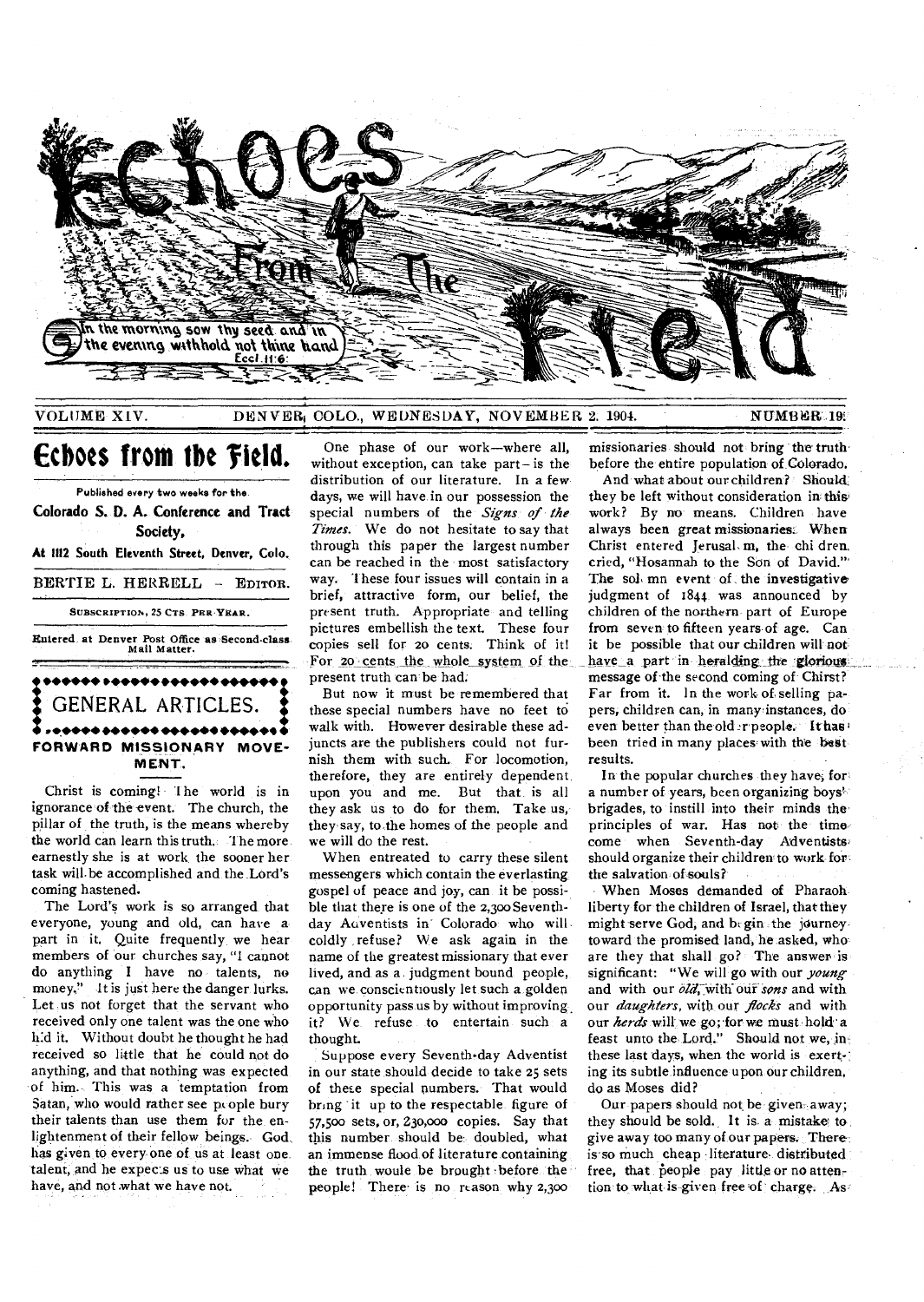a rule, our papers sell easily. What we need is faith in the work. We apologize too much for being Seventh-day Adventists. We know that our papers are the best in the world, and we should put forth every effort to scatter the precious truths they contain. Let every one decide to take a certain number of *sets* of the special issues and stand responsible for paying them. Those who can not pay in advance, let them pay as they sell, weekly or monthly. By charging twenty cents a set, we have a profit of ten cents on each set; thus we have a good margin to do good with in other ways. In this way, at the end of the year, there will be no debt hanging over the Tract Society. The workers will have earned money instead of paying out only; the printing houses will have plenty to do, and thousands of people will have learned to know the truth.

# S. F. Svenssen. • •••••••••••••••••• •••••• • • FIELD REPORTS. .• • **i•••••• •••••• •••••• •••••• • DENVER.**

Elder S. F. Svenssen and myself have been conducting a series of tent meetings in North Denver for about six weeks since camp-meeting. Quite a good number of good, substantial people are taking their stand for the truth. Some of them are attending our Sabbath services. Since taking our tent down, we have rented a good room on the first floor in the Weir building, 3209 Gallup avenue, where we are holding three or four meetings each week. We now have two good churches and four Sabbath-schools in the city. We expect to begin our Sunday. night, services in the church 1112 **S.** ith street Sunday night, November 6th, at 7:30. We are planning to make the coming missionary camgaign one of active, earnest work, and our people quite generally are preparing to labor with renewed interest for souls.

### G. W. Anglebarger.

#### **CRIPPLE CREEK.**

The work is moving off very nicely here in Cripple Creek. I am still holding meetings at the City Mission. The lady in charge of the mission has been keeping the Sabbath for three weeks. She has accepted every point of our faith as far as presented, and she has heard nearly every point now. One other lady is keeping the Sabbath; others are deciding. The man and his wife who stand back of the mission and who owns the fur-

They have attended every meeting. The facilitate the acquisition of the language Christian church have invited me to fill . I have accepted a position in one of the their pulpit, as they have no minister schools here, where I will have under my here now. I told them that I would do; care seventy or seventy-five children and so on condition that I could preach the *i* young people who speak Spanish, then Bible as I understand it. I spoke at the  $\frac{1}{1}$  ten or twelve men have requested me to church yesterday at II a. m., on the  $q$  teach them arithmetic, and I have agreed image of Dan. 2. They were much interested. Some of the members came to in the week. These people stand greatly the mission last night. The Lord is work-in need of efficientjteachers. if some of ing here in Cripple Creek. Remember our young American teachers would the work in your prayers.

C. H. Bates. **SALIDA.** 

doing Bible work with a good interest. ing the children how to speak English Our Sabbath-school attendance is increasing. We have twenty-four pupils i we do not purpose to allow the camin attendance at our Church school. Others are intending to come. The school is starting out nicely.

Last Sabbath we set before our brethren here the importance of taking hold of this great missionary campaign and pushing the work with more vigor than ever before. As a result some of the people took hold of the work nobly, pledging themselves to dispose of one hundred and sixty sets of the Special *Signs* besides other literature. Others who are not members in Salida will dispose of more than a hundred sets.

Wm. Kennedy.

#### **COSTILLA, N. M.**

This place is made up of three towns or "plazas," Manzanares, Colo., and the two plazas just across the state line in New Mexico. These plazas consist of an almost continuous double row of adobe buildings extending three or four miles up and down Rio de la Costilla, a small stream flowing into the Rio Grande del Norte. I find here many good, bright and intelligent people, but they lack en-, terprise and push. Agricultural pursuits are carried on in a very primitive style. The crop consists of beans and peas, which are sold in nearby towns and settlements. The people have but little money with which to buy.

Brother Vargas and myself have been engaged in distributing such reading matter as our limited means could furnish and visiting and studying with those who are seeking for light. There are but three or four persons who that can read English intelligently, but all read and understand Spanish. So it is necessary that the reading matter be in that language. I have made a great gain in learning this language during the six

niture are much interested in the truth. weeks I have been here, but in order to The work in Salida is onward. I am I pect this winter to be absorbed in teachto give them a night school four nights I come and live among the people and  $t$  teach their children they would develop i into workers who could carry the message to the same people. While I exand in learning to speak Spanish myself, paign work to languish, though the work may be very meager on account of a lack of means and materials. We shall do all we can to forward the work, hoping that God may move the hearts of some of the brethren who are in better circumstances to donate a small sum at least for this work. The harvest is great, but no reapers are here.

There is also an opening for treating the sick. There is no physician here. The people need help in this line of work. If our people would only scatter out they would find work for all. I hope God will bless the dear work everywhere. Pray for us.

C. M. French.

# **Patience With the Faults of Others.**

#### **A Golden Rule Meditation.**

Let me not require perfection in my brother till I am somewhat near it myself. 0, what a hypocrite I am to be enraged at faults of others that I cherish in myself; to call them sins in others, and in myself peculiarities! I frown upon their frowns as if my face were smiling. I am harsh with their 'harshness, exaggerate their exaggerations, and insincerely reprimand their falsehoods.

I will no longer judge my brother; I will begin to judge myself. Shall I close my eyes to his grievous errors? Yes, until I can open them upon my onw sins-While the beam is in me, I will not play surgeon for their motes.

Then, too, what love have I for men when a single fault in them can check its course? How shallow is it when the wind of criticism can make it muddy! How sluggish it must be when even their indifference can turn it from its course!

Let me love others as I would have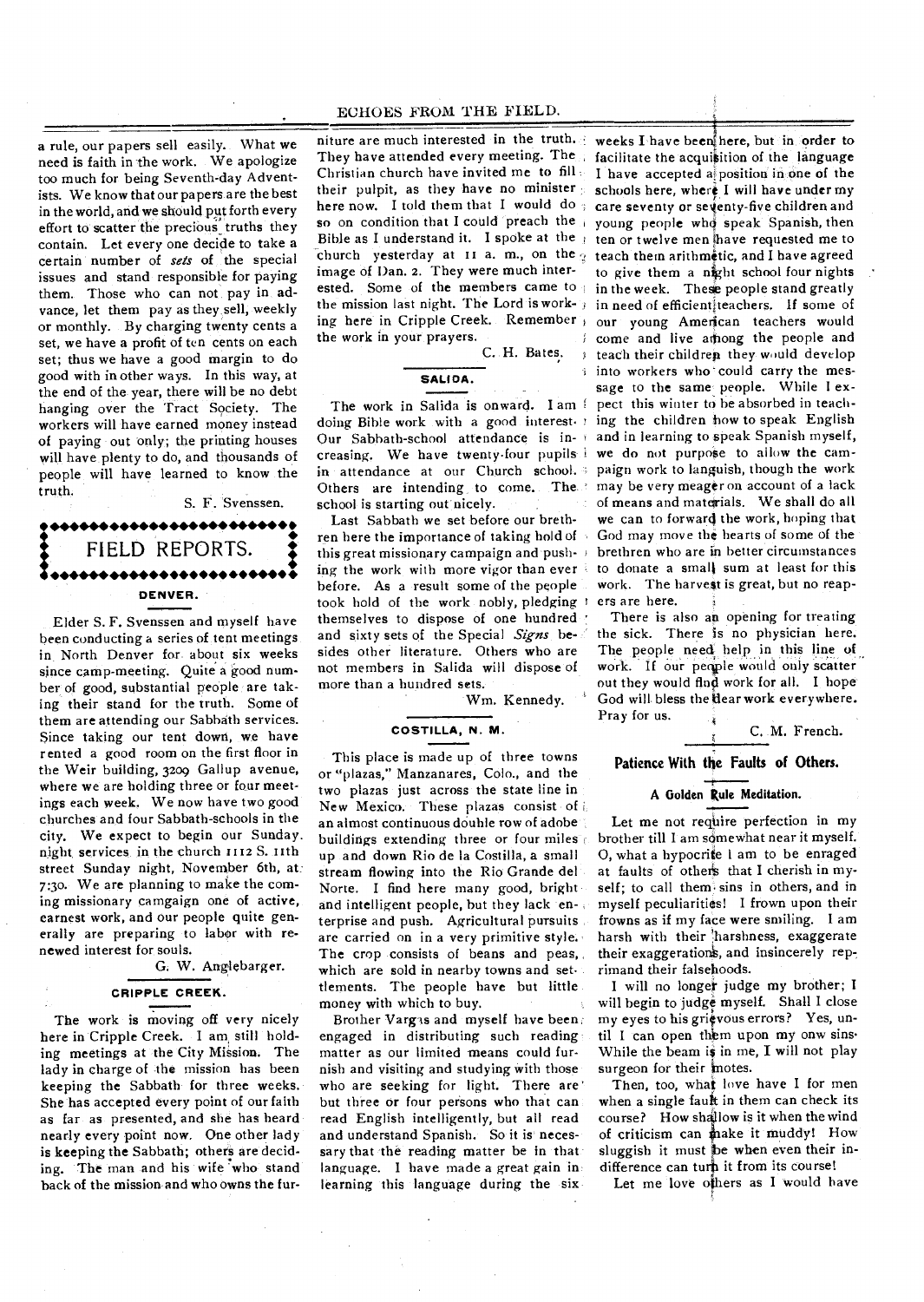#### ECHOES FROM THE FIELD.

them love me. I am wrong to-day, but to-morrow I repent and forget it, and expect my dear ones to forget it, and to love me just the same. So let me love them with a love that seeks excuse for their evil, rather than an increase of condemnation; with a love that is eager to forget, rather than tenacious to remember; with a love that 'goes more than half-way to meet repentance; that goes all the way, and pleads for it.

0, I fear that every bitter judgment of my brother's faults, that all impatient anger at my brother when he sinned, has become stern condemnation of myself in heaven! For I that knew so well how another should live, why did I not live better myself? I that was so strict to mark iniquity in others, why was I so lax with my own grievous sins? Ah, forgive me, thou who didst wear the crown of thorns, and help me to forgive men when they only throw a bramble in my way. Be gracious to me, thou who didst love' them as they nailed thee to the cross, and teach me to be patient when men but brush my garments rudely.—Anon.

## **THE WORK FOR THE BLIND.**

Where are the blind? We do not simply mean as to location on the globe, for we have them throughout the United States, but where are the blind in the message? There are hundreds of blind people among us who have never heard the message. We are not responsible for their physical condition, but we are responsible for their souls. What a blessed privilege it is to point them to the "Lamb of God that taketh away the sin of the world."

The question comes, How can we give the Third Angel's Message to the blind? There are but few of them in the message. We can tell them of Jesus' soon coming in the same way as the message is given to the seeing, by literature and personal labor. The *Christian Record* is the organ through which we have given hundreds, yes, thousands of blind persons a fair knowledge of the message.

The work for the blind is in its infancy, yet it is moving steadily onward. Many lonely hearts have been made glad by reading the *Christian Record.* We appeal to the brethren and sisters in each state; we appeal to each conference president to give the work their consideration; we appeal to the tract societies to subscribe for the *Christian Record* in behalf of the blind people in their state who cannot pay for literature. Each state conference and tract society should consider it a privilege to supply all the blind in their own state who are not able to pay for the paper with at least one year's subscription and thus give them a chance to read for themselves. Is this asking too much? No. Let us give the blind an opportunity. The result will be that laborers will be raised up who will give the message to our blind.

Almost daily we are receiving applications from blind individuals for something to read, and most of them add that they are unable to pay for anything. We bring them to you, dear reader, and entreat you to help us carry the message to these truth-loving people.

We have thus far spoken only of the blind, those who have all their senses except vision. But there are those who are not only clothed in darkness, but who are in absolute solitude, the deaf-blind. An awful condition! But they can read with their fingers. God wants us to be eyes and ears to these unfortunate beings.

We have copies of the *Christian Record* in ink type which we will gladly mail to anyone wishing to read the paper. It is filled with the message for to-day. Each issue tells of the soon coming of the king. Subscription price \$2 per year. It is set in American Braille, New York point.

L. N. Muck, *Editor Christian Record.* 

# **AN OPPORTUNITY FOR YOUNG PEOPLE.**

The civilized world is watching with intense interest the terrible conflict in the east. At the time of this writing there is being waged probably one of the fiercest and bloodiest battles of history. Thousands upon thousands of young men of both nations have sacrificed their lives.

But there is another warfare' which is of more importance than this. All Heaven is watching with intense interest the progress of this conflict with sin. And just now there is a call for young men and young women to enlist for the war. A great • campaign has been plannedwhich includes every man, woman and youth, who know the truths of the message for this time. Where are the young men and women who will heed this call as those above referred to have heeded their country's call?, "Already many hearts are responding to the call of the Master Worker and their numbers will increase." *Education, Sec. 27r.* 

A mighty campaign has been arranged by the leaders in this work and it is en- couraging to know that already many of the young people have taken it up. In one church this matter was recently presented by one of our workers and the young people at once organized for service, subscribing their names to the following statement:

"We, the undersigned young people of the - S. D. A. church, being in hearty sympathy with the missionary recommendations passed by the recent General Conference Council, do hereby band ourselves together to assist to the extent of our ability in carrying on this mighty missionary campaign, which is to know no cessation until this gospel of the kingdom is 'carried to every nation, tongue and people.

First of all let our young people see to it that our people who are not already subscribers **to** the *Review* have an opportunity to become such. The placing of the *Review* in every family of our people would mean much to the cause of God. Having gained confidence by this work, take up the Third Angel's Message Series of the *Signs* and the special numbers of the other papers to be published and carry them to the people. Your own spritual life and the salvation of others depends upon your active efforts for other souls. The Lord will, remove that spirit of fear as you take up, your appointed work and you will realize that, he will use you mightily in the salvationof souls. And "Earth holds no privilege more precious than to' give itself in behalf of the lost."

"Time is short,

If thou wouldst work for God, It must be now;

If thou wouldst win the garland for thy brow,

Redeem the time."  $\mathcal{A}=\mathcal{A}^{\dagger}$  . For  $\mathcal{A}$ 

M. E. Kern.

man Die Steel

**We Have Just Received a Shipment of Three Thousand Six Hundred SETS OF THE "Family Bible Teacher."** 

The people to whom you have sold a complete set of the four special numbers of the *Signs* will want to study more of this truth, and the "Family Bible Teacher" is most appropriate for this purpose. Order a supply now and be ready to **hand them out with the last copy of the special**  *Signs.* **Ten cents a** set postpaid: